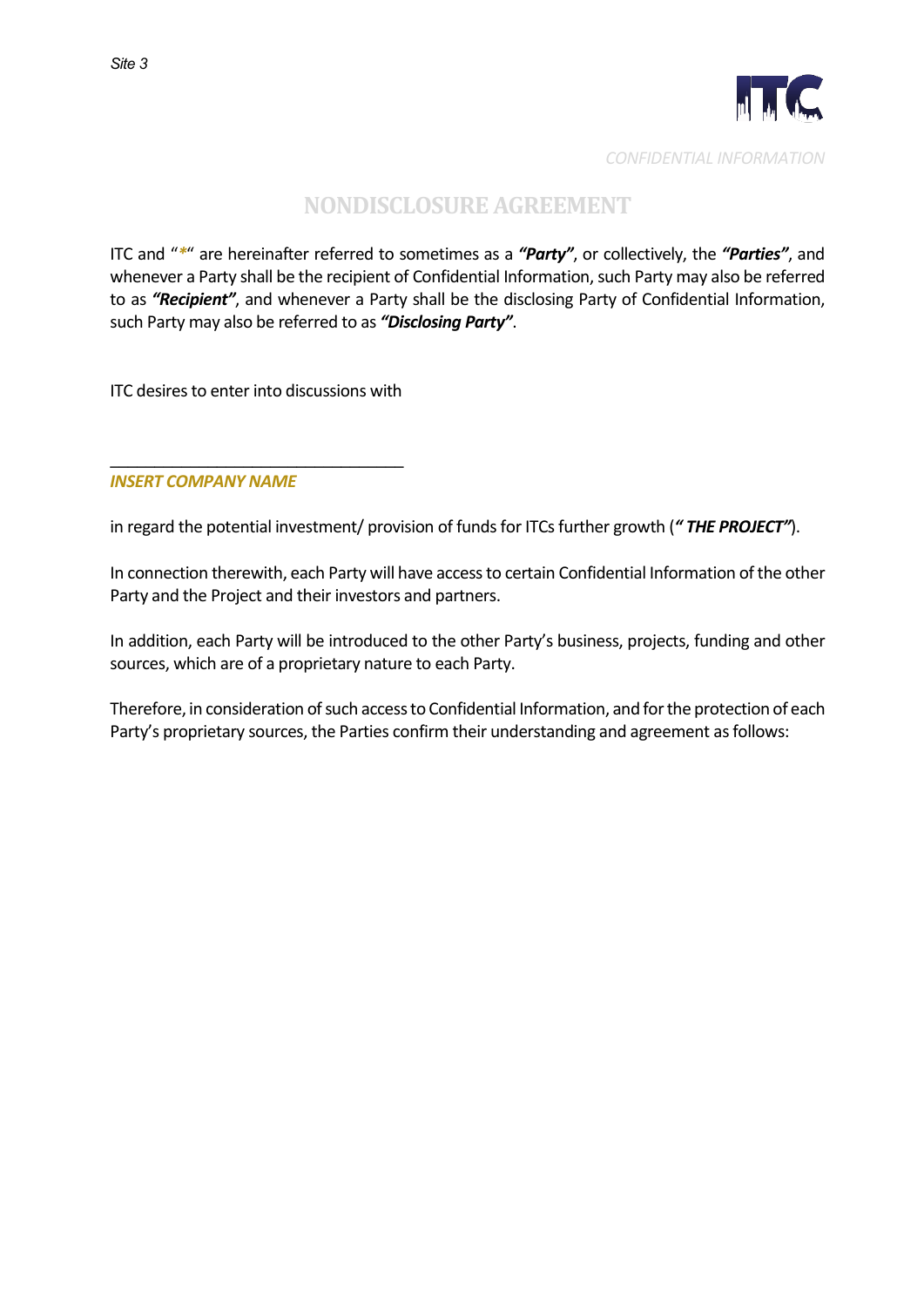

#### **§1**

## **CONFIDENTIAL INFORMATION**

"Confidential Information" means and any information, regardless of form, proprietary or maintained in confidence by the **Belosing Arty,** including, without limitation, any information relating to the  $\overline{\mathbf{g}}$  dosing  $\overline{\mathbf{g}}$  art y's ideas, concepts, procedures, contracts or business plans which is disclosed by the **B** closing **a**rty whether before, on or after the date hereof, in writing, orally, or by drawings or inspection of ideas, concepts, procedures, contracts or business plans to ecipient or any of its employees or agents. Any document or other material provided by the Boclosing arty to ecipient which is labeled "anfidential" shall be presumed to be **M** anfidential **M** ormation of the isclosing arty.

## **§2**

## **EXCLUSIONS**

Confidential **M** formation shall not include information which (a) is already in *Ecipient's possession* at the time of its disclosure by the Exclosing arty to ecipient, as shown by ecipient's files and records as of the date hereof or of the date of the disclosure by the **Belosing Brity to Ecipient**, whichever is sooner, (b) is now or becomes a part of the public domain other than by or through the fault of Recipient, (c) is rightfully received by **example interpolant from a third party who has a right to** disclose such information, without restriction on disclosure and without breach of this or any other agreement, or (d) is independently developed by Recipient without use of or reference to any of the **a**nfidential **a**formation.

## **§3**

## **NON DISCLOSURE OF CONFIDENTIAL INFORMATION**

Recipient agrees and promises that neither it nor any of its employees or agents will use for its or his own benefit, or disclose to any other person or entity, any anfidentia  $l$  afformation. Notwithstanding the foregoing, the **B**closing **a**rty agrees that **eximent** may use such **antidential** nation as may be or has been disclosed by the isclosing arty to ecipient, pursuant to the terms hereof or otherwise, for the sole purpose set forth in this greement. Nothing in this greement shall be deemed or construed to grant to ecipient a license t o use, sell, develop, exploit, copy or further develop any **antidential aformation.**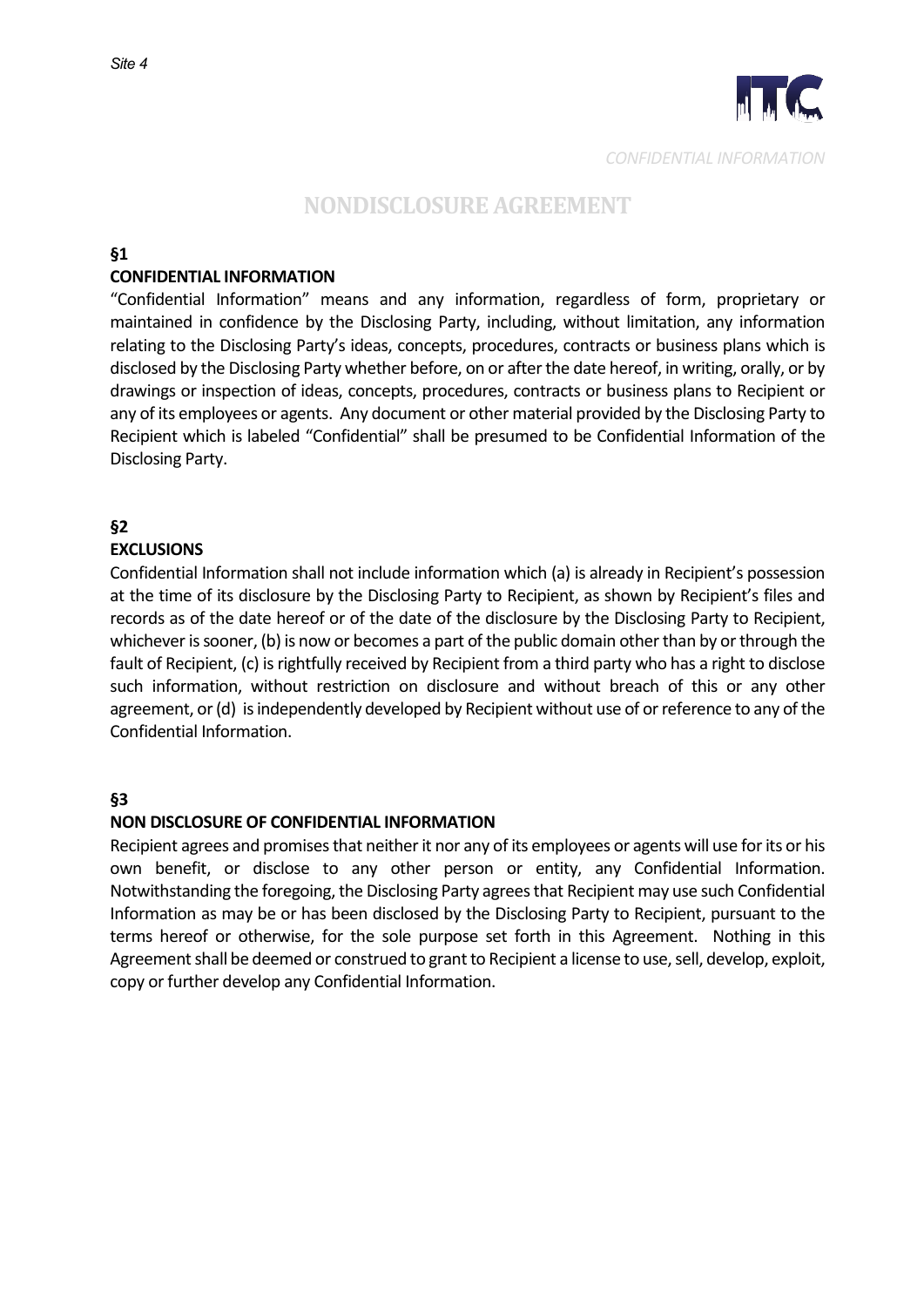

## **§4**

#### **PROTECTION OF CONFIDENTIAL INFORMATION**

Recipient agrees to utilize its best efforts and take all such steps as may be reasonably necessary to prevent any confidential information that is disclosed to recipient or any of its employees or agents by the disclosing party or any agent thereof (whether or not authorized to disclose such confidential information), from being revealed to any person or entity other than those to whom the disclosing party has authorized recipient in writing to disclose such confidential information. In the event recipient becomes aware of any misappropriation or misuse by any person or entity of any confidential information, recipient shall immediately advise the disclosing party in writing and, in the event of any legal action brought by the disclosing party in connection therewith, recipient agrees that it will, at the disclosing party's expense, cooperate and provide such assistance as may be reasonably necessary to enable the disclosing party to successfully prosecute such legal action.

### **§5**

#### **PERSONS TO WHOM DISCLOSURE MAY BE MADE**

Recipient will disclose or permit access to any of the confidential information only to employees of recipient with a need to know. Recipient will advise each of those employees of the confidentiality restrictions of this agreement.

#### **§6**

#### **NON-CIRCUMVENTION**

Each party agrees to protect the confidential nature of the other party's business, funding and other sources, and for a period of one (1) year after the date of this agreement, each party agrees to not contact such sources for any reason. (Such proprietary sources shall not include those already introduced or known to a party through such party's own efforts or those of any other third party).

## **§7**

#### **RETURN OF MATERIALS**

Upon either party's termination of its relationship with the other party, for any reason, recipient shall immediately return to the disclosing party any and all documents or other materials of any kind, containing or pertaining to any confidential information, together with any and all copies of the foregoing.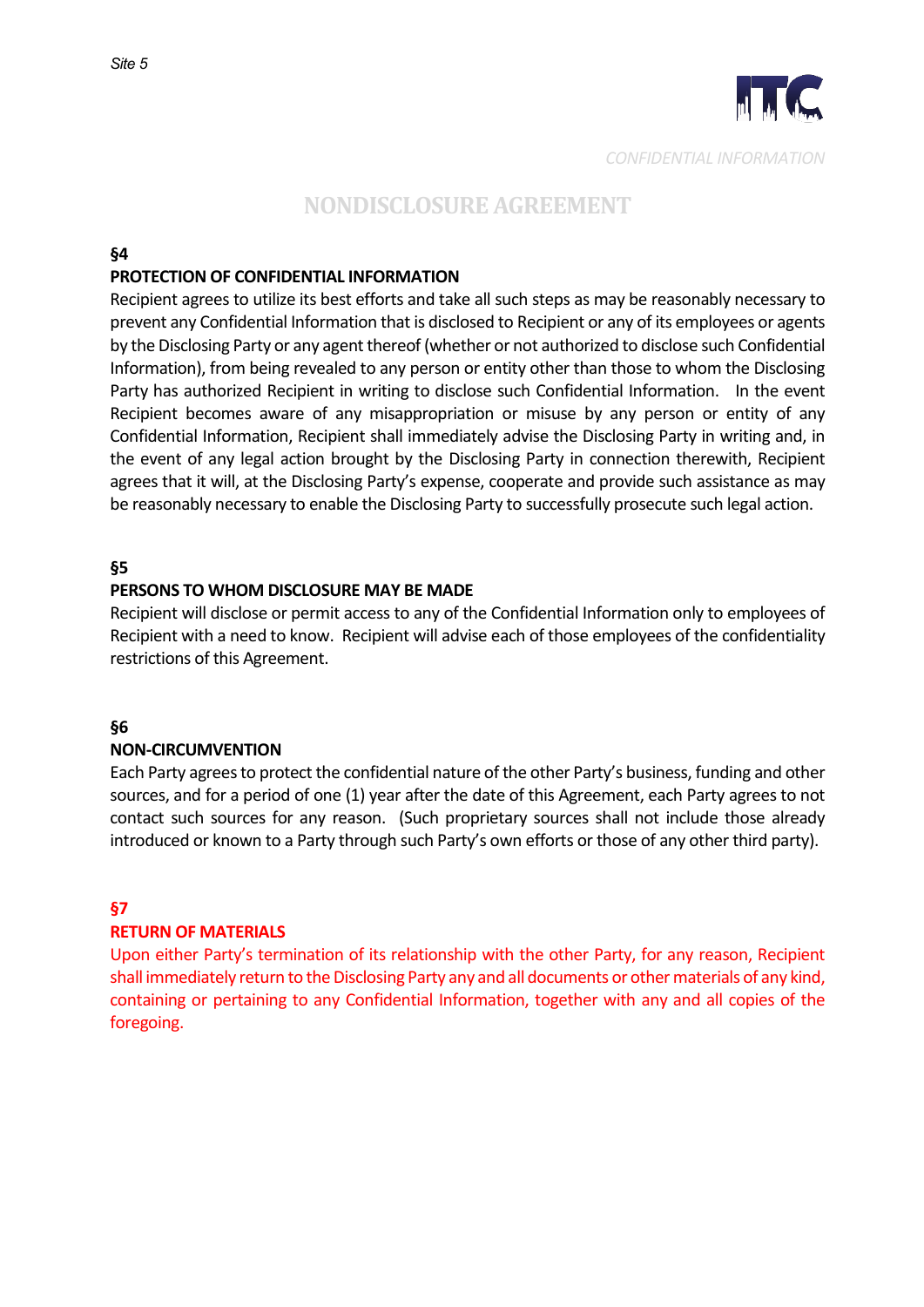

### **§8**

#### **IRREPARABLE HARM; INJUNCTIVE RELIEF**

Recipient acknowledges that any unauthorized disclosure or use by recipient (or any other person or entity) of any confidential information, or any other breach by Recipient hereunder, will result in irreparable harm to the disclosing party. Recipient agrees that, in the event the disclosing party institutes any legal action arising out of or in connection with this agreement or the enforcement hereof or any breach or threatened breach hereof, the disclosing party shall be entitled to seek injunctive relief.

## **§9**

### **TERM AND TERMINATION**

This Agreement shall continue until terminated. Either party may terminate this agreement with or without cause upon written notice to the other party, which shall be deemed effective when received. Notwithstanding the foregoing, the provisions of sections 3, 4, 5, 6, 7 and 8 hereof will survive termination of this agreement.

### **§10**

#### **MISCELLANEOUS**

This agreement will inure to the benefit of each party, its successors and assigns. Nothing in this agreement shall be construed as creating an employer/employee relationship between the parties, nor shall anything in this agreement be deemed to create a joint business venture or guarantee of work between the parties. This Agreement shall be governed by Hong Kong law and venue for any legal action shall be in Hong Kong, SAR PRC.

This agreement contains the full and complete understanding of the parties with respect to the subject matter hereof and supersedes all prior or contemporaneous representations and understandings, whether oral or written. In the event that any provision hereof or any obligation hereunder is found invalid or unenforceable pursuant to judicial decree or decision, any such provision or obligation shall be deemed and construed to extend only to the maximum permitted by law, and the remainder of this agreement shall remain valid and enforceable according to its terms. In the event either party institutes legal proceedings to enforce any of the terms of this agreement, the prevailing party shall be entitled to reasonable attorneys' fees and costs in addition to any damages that may be awarded.

This agreement may not be amended, waived or modified except by an instrument in writing executed by duly authorized representatives of the parties.